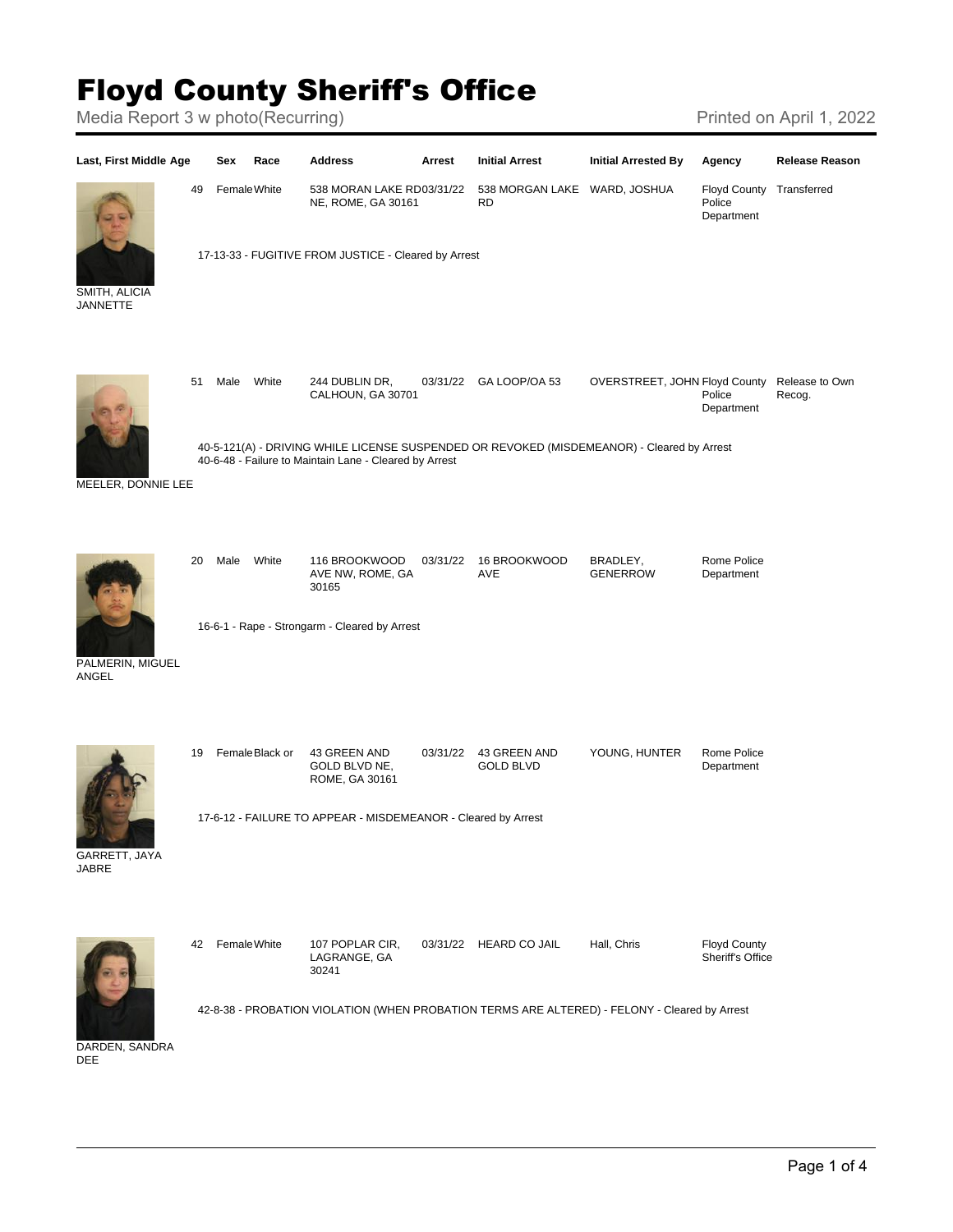| Last, First Middle Age               |                                                                                                                                                                                                                                | Sex                                                                                                                                                                                                                                                                                                                                                                                                                                                                                                                                                                                                | Race     | <b>Address</b>                                                      | Arrest   | <b>Initial Arrest</b>                      | <b>Initial Arrested By</b>                       | Agency                                      | Release Reason           |  |  |
|--------------------------------------|--------------------------------------------------------------------------------------------------------------------------------------------------------------------------------------------------------------------------------|----------------------------------------------------------------------------------------------------------------------------------------------------------------------------------------------------------------------------------------------------------------------------------------------------------------------------------------------------------------------------------------------------------------------------------------------------------------------------------------------------------------------------------------------------------------------------------------------------|----------|---------------------------------------------------------------------|----------|--------------------------------------------|--------------------------------------------------|---------------------------------------------|--------------------------|--|--|
|                                      | 61                                                                                                                                                                                                                             | Male                                                                                                                                                                                                                                                                                                                                                                                                                                                                                                                                                                                               | Black or | 5 AUBIE LN, ROME, 03/31/22<br>GA 30165                              |          | GA 1 LOOP @<br>MARTHA BERRY<br><b>BLVD</b> | YOUNG, HUNTER                                    | Rome Police<br>Department                   |                          |  |  |
| <b>BARNES, ISAAC</b><br><b>DWIAN</b> | 40-5-121(A) - DRIVING WHILE LICENSE SUSPENDED OR REVOKED (MISDEMEANOR) - Cleared by Arrest<br>42-8-38 - PROBATION VIOLATION (MISD) - Cleared by Arrest<br>40-6-181 - Speeding in Excess of Maximum limiits - Cleared by Arrest |                                                                                                                                                                                                                                                                                                                                                                                                                                                                                                                                                                                                    |          |                                                                     |          |                                            |                                                  |                                             |                          |  |  |
| <b>MARTIN, CRAFTON</b><br>LEE        | 50                                                                                                                                                                                                                             | Male                                                                                                                                                                                                                                                                                                                                                                                                                                                                                                                                                                                               | White    | 136 SHORELINE DR 03/31/22 ELLIOTT @<br>NW, ROME, GA 30165           |          | ELLIOTT CIR.                               | MOORE, LOGAN                                     | <b>Floyd County</b><br>Police<br>Department |                          |  |  |
|                                      |                                                                                                                                                                                                                                | 16-7-21 - Criminal Trespass - Trespass - Cleared by Arrest<br>16-5-23.1 - Battery - Cleared by Arrest<br>16-13-3 - ABANDONMENT OF CERTAIN DANGEROUS DRUGS, POISONS, OR CONTROLLED SUBSTANCES - Cleared by Arrest<br>16-13-30(A) - POSSESSION OF A SCHEDULE IV CONTROLLED SUBSTANCE - Cleared by Arrest - 2 counts<br>16-10-24(A) - WILLFUL OBSTRUCTION OF LAW ENFORCEMENT OFFICERS - MISDEMEANOR - Cleared by Arrest<br>16-13-30(J) - PURCHASE, POSSESSION, MANUFACTURE, DISTRIBUTION, OR SALE OF MARIJUANA - Cleared by Arrest<br>16-13-30(A) - POSSESSION OF METHAMPHETAMINE - Cleared by Arrest |          |                                                                     |          |                                            |                                                  |                                             |                          |  |  |
| STARKS, KENNETH<br><b>BERNARD</b>    | 55                                                                                                                                                                                                                             | Male                                                                                                                                                                                                                                                                                                                                                                                                                                                                                                                                                                                               | Black or | 403 CHATEAU DR<br>SE, ROME, GA 30161                                | 03/31/22 | 403 CHATEAU DR<br>APT Q2                   | YOUNG, HUNTER                                    | Rome Police<br>Department                   | Release to Own<br>Recog. |  |  |
|                                      | 40-6-391(A)(1) - Driving Under Influence of Alcohol - Cleared by Arrest<br>40-6-253 - Open Container Violation - Cleared by Arrest                                                                                             |                                                                                                                                                                                                                                                                                                                                                                                                                                                                                                                                                                                                    |          |                                                                     |          |                                            |                                                  |                                             |                          |  |  |
|                                      | 28                                                                                                                                                                                                                             | Male                                                                                                                                                                                                                                                                                                                                                                                                                                                                                                                                                                                               | White    | 3941 EVERETT<br>SPRINGS RD NE,<br>ARMUCHEE, GA<br>30105             |          | 03/31/22 FCSO BOOKING                      | Wisener, Christopher Floyd County Cash Bond Paid | Sheriff's Office                            |                          |  |  |
| COOK, CODY WADE                      | 16-11-39 - DISORDERLY CONDUCT - Cleared by Arrest<br>16-7-21 - Criminal Trespass - Trespass - Cleared by Arrest                                                                                                                |                                                                                                                                                                                                                                                                                                                                                                                                                                                                                                                                                                                                    |          |                                                                     |          |                                            |                                                  |                                             |                          |  |  |
|                                      | 46                                                                                                                                                                                                                             | Male                                                                                                                                                                                                                                                                                                                                                                                                                                                                                                                                                                                               | White    | 28 GRASSDALE RD, 03/31/22 BARTOW CO SO<br>CARTERSVILLE, GA<br>30120 |          |                                            | Hall, Chris                                      | <b>Floyd County</b><br>Sheriff's Office     |                          |  |  |
| DOBBS, SHANE<br><b>TYRONE</b>        | 42-8-38 - PROBATION VIOLATION (WHEN PROBATION TERMS ARE ALTERED) - FELONY - Cleared by Arrest<br>17-6-12 - FAILURE TO APPEAR - MISDEMEANOR - Cleared by Arrest                                                                 |                                                                                                                                                                                                                                                                                                                                                                                                                                                                                                                                                                                                    |          |                                                                     |          |                                            |                                                  |                                             |                          |  |  |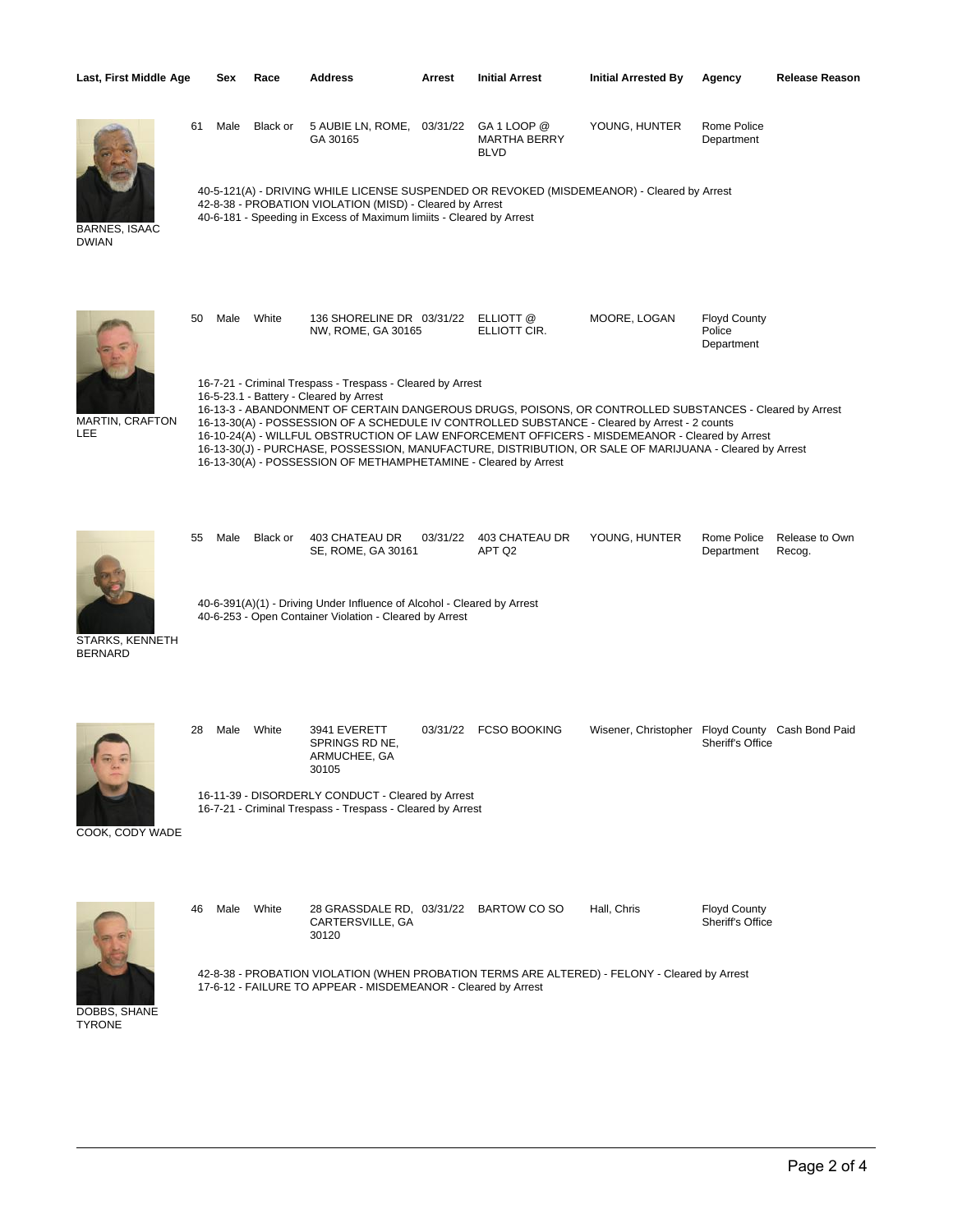| Last, First Middle Age         |    | Sex                                                                                                                                                                                                                                                                                                                                                                                                                                                                                                                      | Race                            | <b>Address</b>                                                                                                                        | Arrest   | <b>Initial Arrest</b>                                           | <b>Initial Arrested By</b>    | Agency                                  | <b>Release Reason</b> |  |  |
|--------------------------------|----|--------------------------------------------------------------------------------------------------------------------------------------------------------------------------------------------------------------------------------------------------------------------------------------------------------------------------------------------------------------------------------------------------------------------------------------------------------------------------------------------------------------------------|---------------------------------|---------------------------------------------------------------------------------------------------------------------------------------|----------|-----------------------------------------------------------------|-------------------------------|-----------------------------------------|-----------------------|--|--|
|                                | 49 |                                                                                                                                                                                                                                                                                                                                                                                                                                                                                                                          | Female White                    | 130 ADDINGTON DR 03/31/22<br>NW, ROME, GA 30165                                                                                       |          | CHATTOOGA CO<br>SO.                                             | Hall, Chris                   | <b>Floyd County</b><br>Sheriff's Office |                       |  |  |
| ORE, TONI ELISE                |    |                                                                                                                                                                                                                                                                                                                                                                                                                                                                                                                          |                                 | 42-8-38 - PROBATION VIOLATION (WHEN PROBATION TERMS ARE ALTERED) - FELONY - Cleared by Arrest                                         |          |                                                                 |                               |                                         |                       |  |  |
|                                | 25 | Male                                                                                                                                                                                                                                                                                                                                                                                                                                                                                                                     | White                           | 20 MONROE DR NE, 03/31/22<br>ROME, GA 30165                                                                                           |          | <b>COURTHOUSE</b><br><b>ROME GA</b>                             | Dempsey, Joseph               | <b>Floyd County</b><br>Sheriff's Office |                       |  |  |
| WHEAT, BRANDON<br><b>SHANE</b> |    |                                                                                                                                                                                                                                                                                                                                                                                                                                                                                                                          | Court Order - Guilty (CCH-310)  |                                                                                                                                       |          |                                                                 |                               |                                         |                       |  |  |
|                                | 27 | Male                                                                                                                                                                                                                                                                                                                                                                                                                                                                                                                     | White                           | 26 CYPRESS ST NE, 03/31/22<br>ROME, GA 30161                                                                                          |          | <b>COURTHOUSE</b><br><b>ROME GA</b>                             | Dempsey, Joseph               | <b>Floyd County</b><br>Sheriff's Office |                       |  |  |
| SMITH, COLIN<br><b>THOMAS</b>  |    |                                                                                                                                                                                                                                                                                                                                                                                                                                                                                                                          | Court Order - Cleared by Arrest |                                                                                                                                       |          |                                                                 |                               |                                         |                       |  |  |
|                                | 40 | Male                                                                                                                                                                                                                                                                                                                                                                                                                                                                                                                     | White                           | 140 BIDDY RD SE,<br>ROME, GA 30161                                                                                                    | 03/31/22 | 140 BIDDY RD                                                    | PUCKETT, TIMOTHY Floyd County | Police<br>Department                    |                       |  |  |
| <b>BRADLEY</b>                 |    | 16-10-24(B) - Obstruction of an Officer- Felony - Cleared by Arrest<br>42-8-38 - PROBATION VIOLATION (WHEN PROBATION TERMS ARE ALTERED) - FELONY - Active<br>16-5-21 - Aggravated Assault - Cleared by Arrest<br>CHAMBERS, STEPHEN 16-11-131 - Possession of firearm by convicted felon - Cleared by Arrest<br>16-11-37 - TERRORISTIC THREATS AND ACTS - 2 counts<br>16-10-24(A) - WILLFUL OBSTRUCTION OF LAW ENFORCEMENT OFFICERS - MISDEMEANOR - Cleared by Arrest<br>16-5-21 - Aggravated Assault - Cleared by Arrest |                                 |                                                                                                                                       |          |                                                                 |                               |                                         |                       |  |  |
|                                |    | 63 Male                                                                                                                                                                                                                                                                                                                                                                                                                                                                                                                  | Black or                        | #APT 506, ROME, GA<br>30165                                                                                                           |          | 800 N 5TH AVE NE  03/31/22  800 E 5ST APT. 506  Glass, Mitchell |                               | <b>Floyd County</b><br>Sheriff's Office |                       |  |  |
|                                |    |                                                                                                                                                                                                                                                                                                                                                                                                                                                                                                                          |                                 | 42-1-12(N) - FAILURE TO REGISTER AS SEXOFFENDER/FAILURE TO COMPLY WITH REQUIREMENTS/PROVIDED FALSE<br>INFORMATION - Cleared by Arrest |          |                                                                 |                               |                                         |                       |  |  |

WADE, JOSEPH JUNIOR